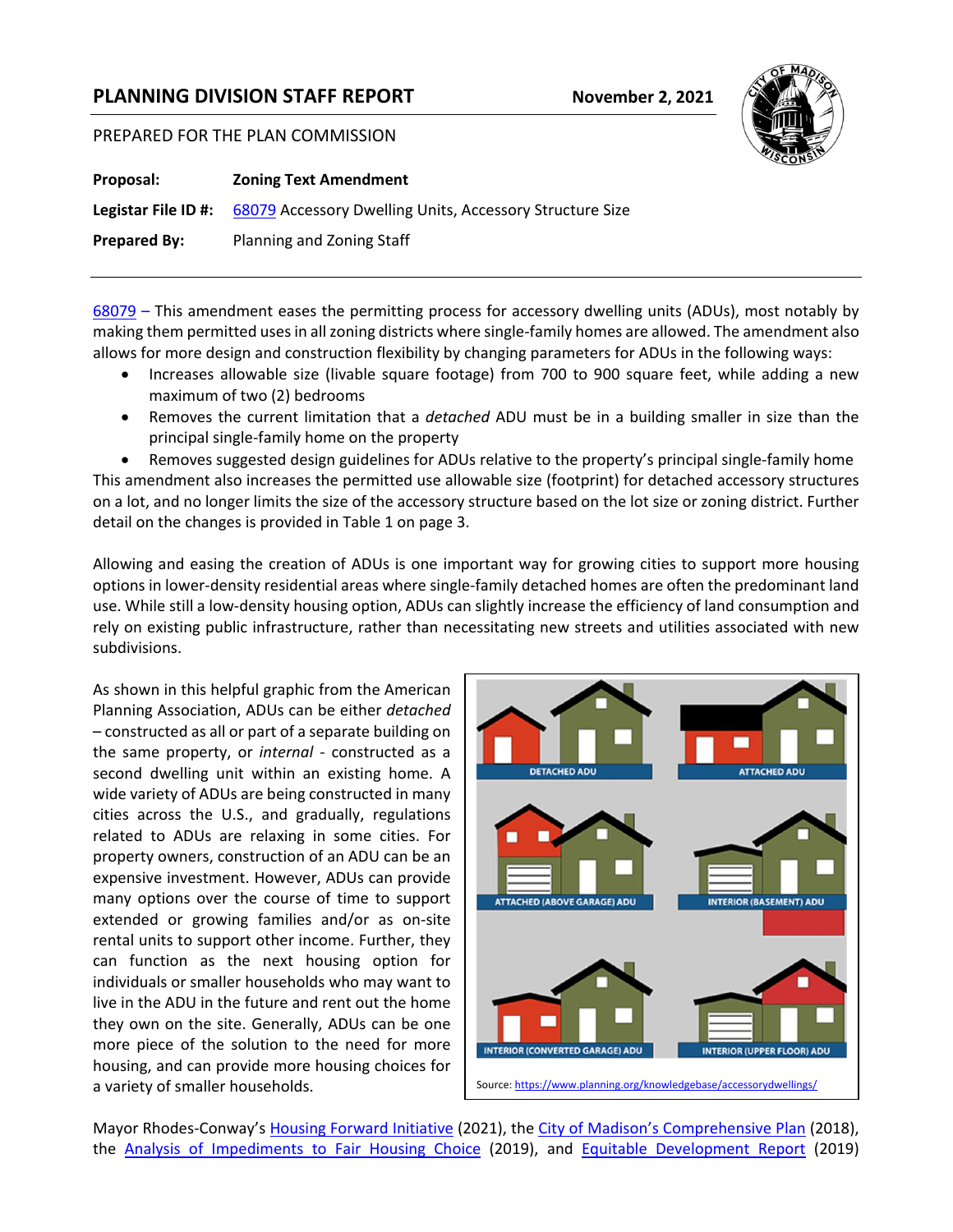Legistar File ID [68079](https://madison.legistar.com/LegislationDetail.aspx?ID=5195769&GUID=559E3826-3180-4EF3-85E9-D668534BC1E9&Options=ID|Text|&Search=accessory+dwelling) Zoning Text Amendment: Accessory Dwelling Units, Accessory Structure Size November 2, 2021 Page 2

recommend easing regulations related to ADUs in order to promote more of them. In Madison, properties with single-family homes comprise approximately 17 square miles, or one-fourth of the City's total land area outside of streets and rights of way. With just over 48,000 single-family homes across the city, opportunities for incorporating more housing in these areas are quite limited. Allowance and encouragement for the creation of ADUs, whether an *internal* ADU or a *detached* ADU is one way cities can provide more long-term housing choices in areas where more significant redevelopment is unlikely to occur in the near future.

ADUs in Madison are not new, although since they were first made allowable in 2013, there have been fewer than 25 approved, with roughly half moving forward into construction. The vast majority of the approved and constructed ADUs have been in detached accessory structures, with only one known example of an internal ADU moving forward thus far. ADUs, both internal and detached, have been allowable on properties with singlefamily homes in a wide variety of zoning districts, but only as a *conditional use*, individually reviewed and approved by the City's Plan Commission following a public hearing, and only if they meet certain supplemental regulations. Anecdotally, while the high cost of construction, particularly for detached ADUs, likely remains the most significant barrier, the process to obtain conditional use approval for an ADU is another meaningful barrier to their creation due to the additional time and cost involved, as well as the risk regarding unknown outcomes.

The most significant aspect of this ordinance amendment is that, if adopted, ADUs would become a *permitted use* in all zoning districts where single-family homes are allowed. This means that both internal and detached ADUs could be constructed "by right", absent review by the City's Plan Commission, but they would still need to meet many of the same supplemental regulations in place since 2013. As is the case now, in order for an ADU to be approved, the property owner would need to live on the property, either in the single-family home on the property or in the ADU itself for at least 6 months of each year, and this provision would run with the property for the longer term. ADUs, whether internal or detached, would need a separate entrance, kitchen, and bathroom from the main single-family home. Detached ADUs would need separate water and sewer lines, and would need to be connected to the street by the driveway or a sidewalk. No changes are recommended to the parameters for the maximum 25-foot height and three-foot required setbacks from the rear and side property lines for detached ADUs.

In order to promote more flexibility in the design approach for detached ADUs, the recommended ordinance amendment removes a series of suggested design guidelines that encourage architectural details to match the single-family home on the property. The amendment also increases and simplifies a few of the current limitations related to the size of ADUs and accessory structures in general. The living space for an ADU is increased from 700 to 900 square feet, and is no longer limited by the size of the single-family home. Notably, the amendment removes size thresholds for all accessory structures relative to the underlying lot size or zoning district. Instead of the current multi-layered set of restrictions, which would surely maintain the need for conditional use approval for many ADUs (e.g. any accessory structure over 576 or 800 square feet requires conditional use approval in certain zoning districts; any accessory structures totaling over 10% of the lot size require conditional use approval,) the amendment simplifies this down to just one of the existing thresholds, still requiring that conditional use approval would be needed if the sum total footprint of all accessory buildings on a property exceed 1,000 square feet. This simplification is an important piece of truly removing the conditional use process for many ADUs. While it may result in larger accessory structures moving forward as permitted uses on small lots, it is important to keep in mind that lot coverage maximums and usable open space requirements are still in place to help limit the size of accessory buildings, especially on small lots.

Table 1 on the following page summarizes all of the proposed changes impacting ADUs and accessory structures in Madison: